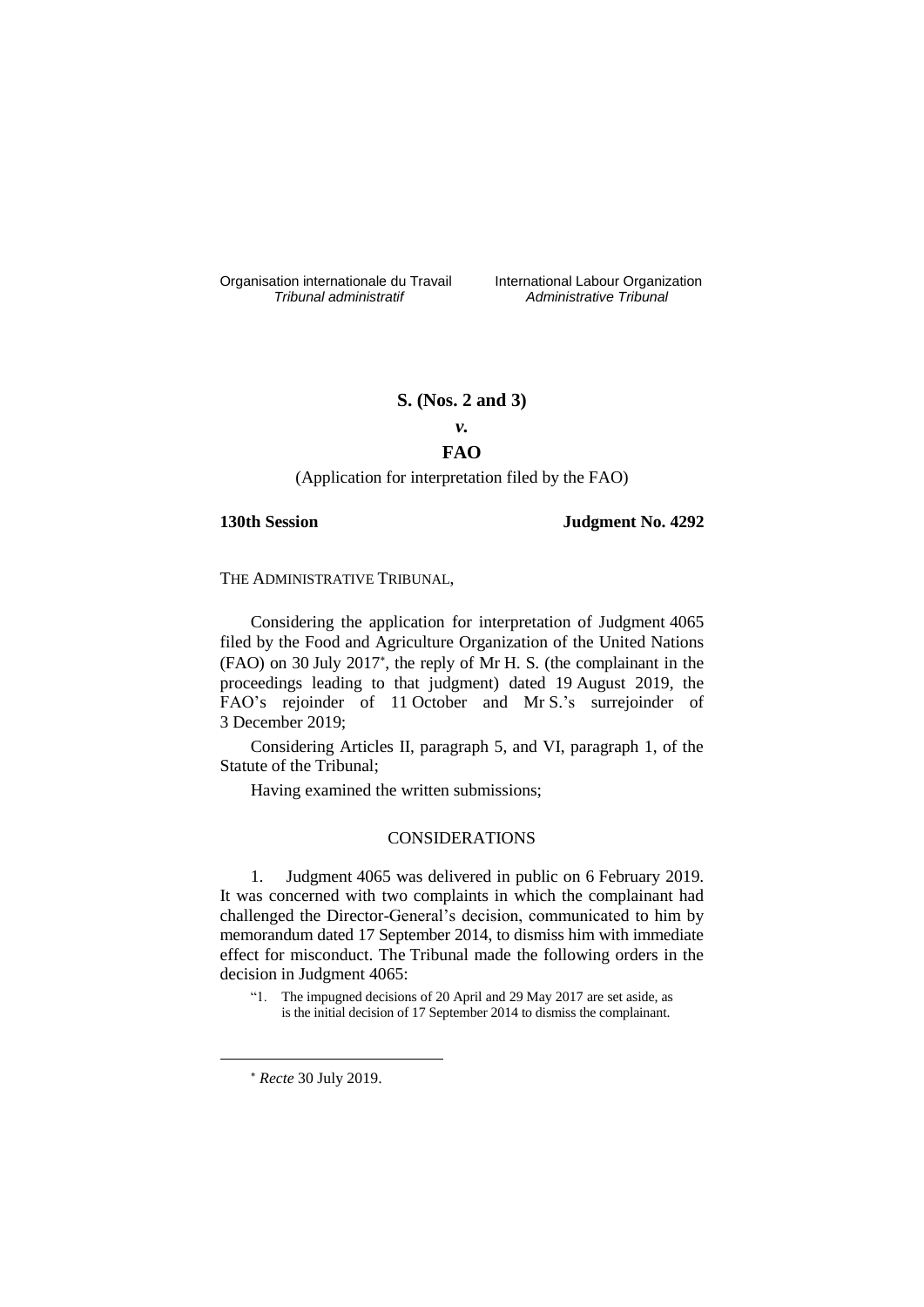- 2. The matter is remitted to the FAO in accordance with consideration 8 [...].
- 3. The FAO shall pay the complainant moral damages in the sum of 12,000 euros.
- 4. It shall also pay him 1,000 euros in costs.
- 5. All other claims are dismissed."

2. It is unnecessary to repeat the background facts as they are sufficiently set out in Judgment 4065. However, it is necessary to reproduce consideration 8, which is referred to in point 2 of the decision. It is, with that decision point, the object of the instant application for interpretation. The consideration relevantly states as follows:

"8. Manual paragraph 330.3.26 relevantly states that '[i]f a reply is received, the initiating officer [...] discusses it with the staff member and any other officer directly concerned (see para. 330.1.4). He/she then forwards it, together with comments to the Director, [Human Resources Management Division] AFH [...]'. Manual paragraph 330.3.27 relevantly provides that '[t]he Director, AFH [...] may discuss the matter further with the staff member and the initiating officer'. It is observed that in the email to the complainant of 12 September 2014 the Assistant Director-General ad interim [Corporate Services] informed the complainant, among other things, that the discussion pursuant to Manual paragraph 330.3.26 was not mandatory. He repeated this in his email of 25 September 2014 in response to Ms W. [...]. This was mistaken as the discussion under Manual paragraph 330.3.26 is mandatory because of the language of that provision, which is in contradistinction to the language contained in Manual paragraph 330.3.27. Moreover, it was intended to confer a right on the complainant to complete his defence orally in a discussion with the officer who initiated the disciplinary procedure.

This right was denied and this is a material flaw which requires setting aside the impugned decision in both complaints as well as the initial decision of 17 September 2014. The case will be remitted to the FAO to complete the process by complying with Manual paragraph 330.3.26 and the following paragraphs of the procedure. By this order the Tribunal does not intend to disturb any steps before and including the submission of the reply to the memorandum on 8 September 2014, which informed the complainant of the proposal to impose the disciplinary measure of dismissal on him. The order setting aside the 17 September 2014 decision is not intended to reinstate the complainant or confer an entitlement to salary or other emoluments from the date of the memorandum of 17 September 2014 (see Judgment 3731, under 9)."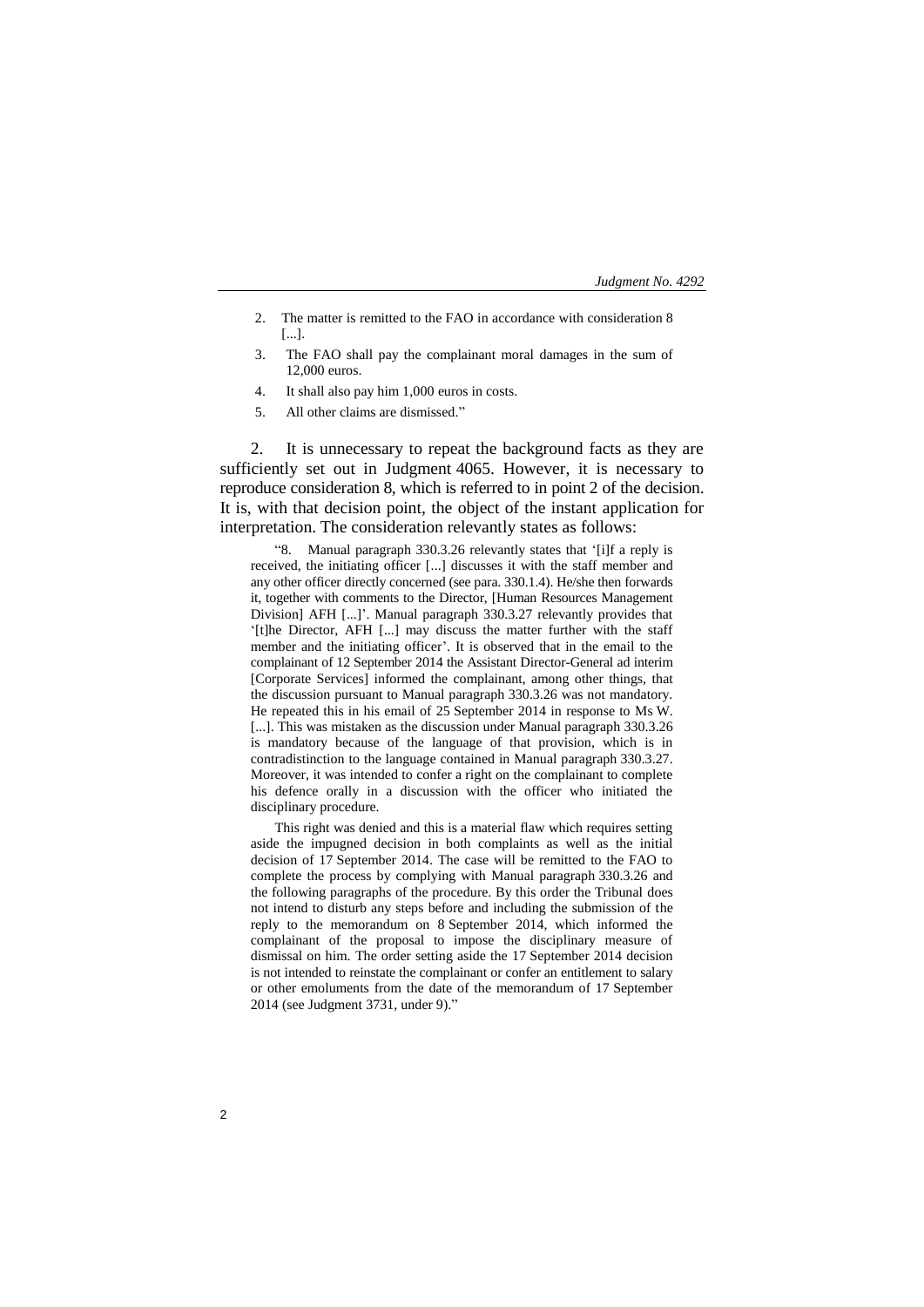3. The FAO has executed points 3 and 4 of the order. The complainant acknowledged that he received the sums awarded therein on 7 March 2019. However, the parties disagreed on the first procedural step which the FAO took in executing point 2 of the decision.

By letter dated 6 March 2019, the Director of the Office of Human Resources asked the complainant "to indicate if [he] would be available for a meeting via Skype or other means to complete the process as directed by the Tribunal". In his reply dated 12 March 2019, the complainant stated, among other things, that he disagreed with the Director that the process could be completed "by carrying out now, an interview that should have taken place more than four years ago". He raised a number of matters which, in his view, suggested that the interview "would have no meaning since no effective investigation c[ould] possibly be anymore carried out, even when the discussions during the interview reveal issues that must be probed into [...] and would thus be void of the purpose of conducting it". He noted that Manual paragraph 330.3.26 states that the discussion is to be held with the "staff member" and observed that he was no longer a staff member. He suggested that, in any event, he might not be physically or mentally fit to participate in a discussion to defend his case or in the investigation process. He also seemed to invite the FAO to finally close the case on a mutually agreed basis.

5. In its response, the FAO stated that while it remained available to hold the meeting in accordance with Manual paragraph 330.3.26, it had no objection to agreeing not to hold such a meeting, and made what it considered to be a settlement offer "as a gesture of good faith", which the complainant rejected. The complainant expressed regret that the FAO had not expressed its views on the issues that he had raised concerning the conduct of the interview. He further stated, among other things, that for the reasons which he gave in his letter of 12 March, the FAO's invitation to him for the interview was not in accordance with Manual paragraph 330.3.26 as it did not meet its requirements in substance nor in form. It was against that background that, in a letter dated 12 June 2019, the FAO advised the complainant that it would file an application for interpretation of Judgment 4065 "[i]n view of the strong difference of views regarding the reading of [the judgment]" and its obligation to faithfully implement it.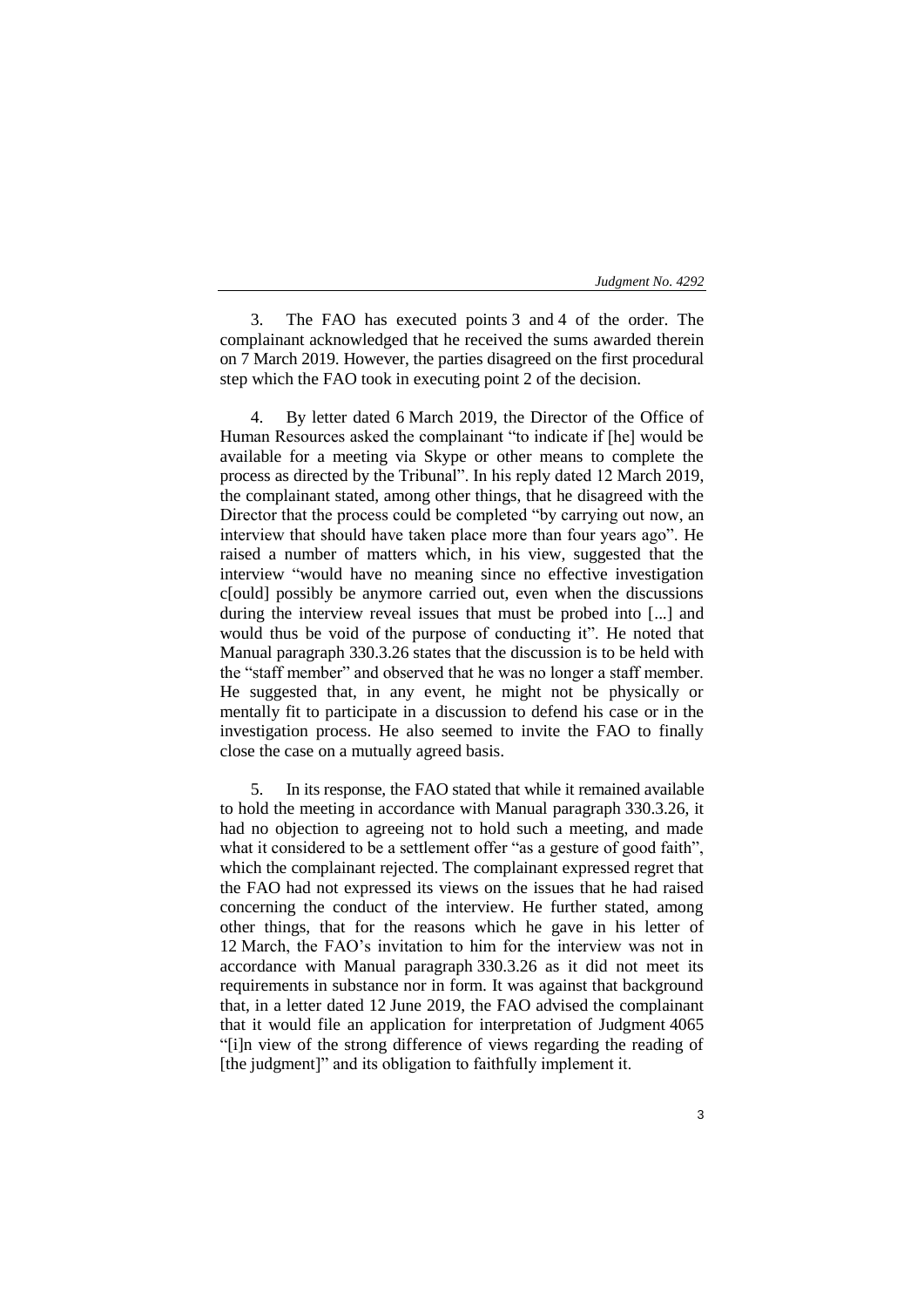6. In its application for interpretation, the FAO states that while it notes that the five points of the decision in Judgment 4065 are expressed in clear terms, it became apparent from the exchanges of correspondence between the parties (referred to in the foregoing considerations) that they have differing views regarding what the decision requires them to do. This, it states, is because "there appears to be some ambiguity as to what actions are required as a consequence of Point 1 [of the Decision], having regard to Consideration 8 of the Judgment", on which it requests the Tribunal's guidance.

7. The FAO is entitled to apply for the interpretation of consideration 8 of Judgment 4065 as it has done in this instance as, according to the Tribunal's case law, as stated, for example in Judgment 3984, consideration 10, although ordinarily an application for interpretation can concern only the decision contained in a judgment, it may additionally concern the grounds if the decision refers to them explicitly so that they are indirectly incorporated in the decision. In this instance, point 2 of the decision in Judgment 4065 incorporated consideration 8 of Judgment 4065. The critical question is whether the application is receivable. As the case law further states, in the said consideration 10 of Judgment 3984, such an application is receivable only if the meaning of the judgment concerned is uncertain or ambiguous to such an extent that the judgment cannot be executed.

8. The application for interpretation is irreceivable. Consideration 8 of Judgment 4065 is clear and unambiguous. In it, the Tribunal in effect determined that the disciplinary procedure was lawful up until the time that the reply was submitted but then there was a material flaw, which warranted setting aside the impugned decision. The flaw occurred because the Administration mistakenly decided that the discussion between the initiating officer and the complainant, pursuant to Manual paragraph 330.3.26, was not mandatory.

As the Tribunal further stated, in consideration 8 of the judgment, this provision was intended to confer a right on the complainant to complete his defence orally in a discussion with the officer who initiated the disciplinary procedure. The case was remitted to the FAO for it to complete the process by conducting the discussion mandated in Manual paragraph 330.3.26 and then to continue the process in accordance with the paragraphs that follow, as relevant. It is not within